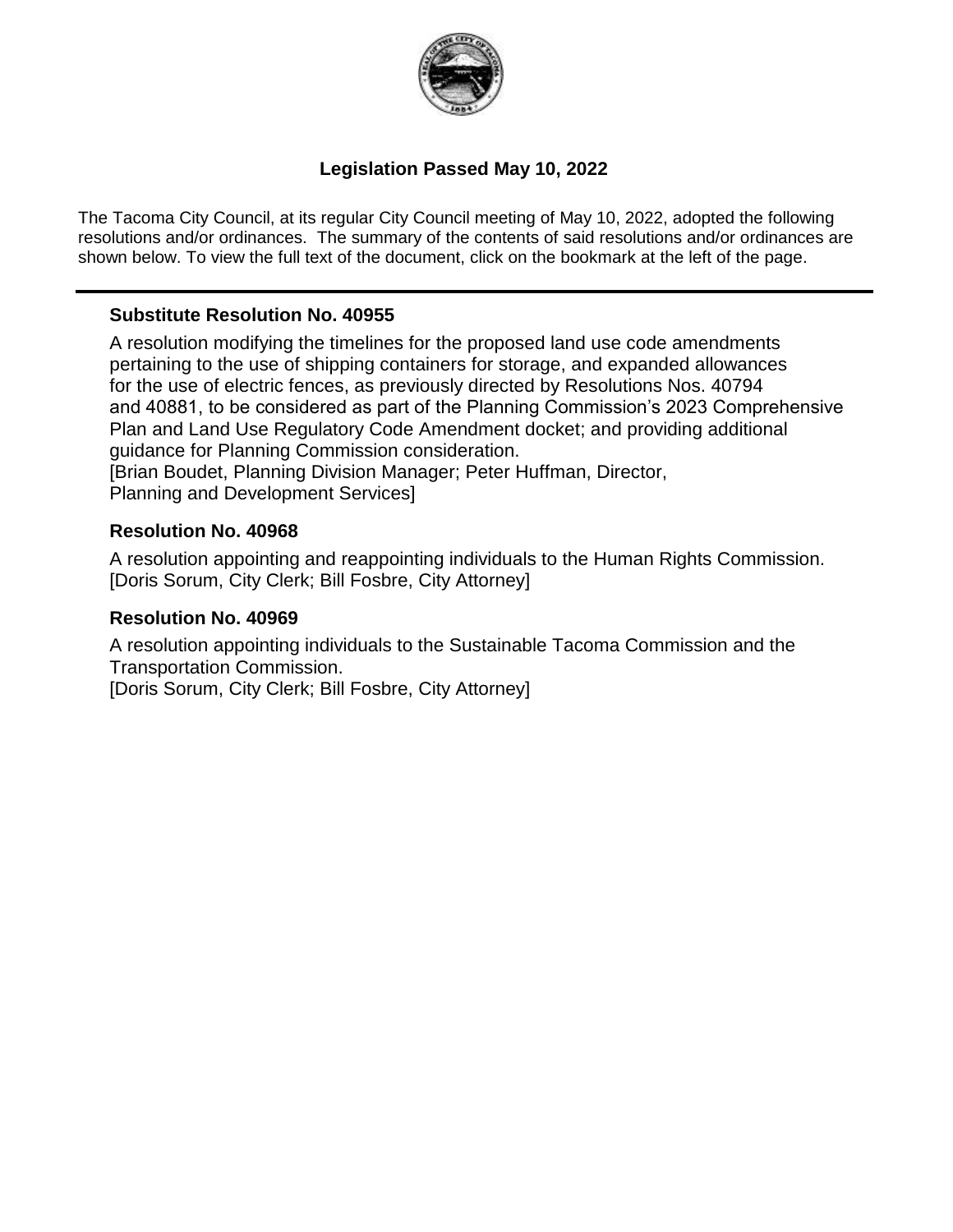#### Req. #22-0455



# **SUBSTITUTE RESOLUTION NO. 40955**

1 2 3 4 5 6 7 8 9 10 11 12 13 14 15 16 17 18 19 20 21 22 23 24 25 26 BY REQUEST OF DEPUTY MAYOR USHKA, AND COUNCIL MEMBERS HINES, McCARTHY, AND WALKER A RESOLUTION relating to the Land Use Regulatory Code; modifying the timelines for the proposed land use code amendments pertaining to the use of shipping containers for storage, and expanded allowances for the use of electric fences, as previously directed by Resolution No. 40794 and Resolution No. 40881, to be considered as part of the Planning Commission's 2023 Comprehensive Plan and Land Use Regulatory Code Amendment docket, and providing additional guidance for Planning Commission consideration. WHEREAS the City Council adopted Resolution No. 40794 on June 8, 2021, and Resolution No. 40881 on November 30, 2021, directing the Planning Commission ("Commission") to review and recommend potential amendments to the Land Use Regulatory Code ("Code") pertaining to the respective issues of shipping containers for storage and electric fences as part of the 2022 Comprehensive Plan and Code Amendment process, and WHEREAS shipping containers are, per the Zoning Code, generally allowed only in industrial districts or as temporary uses in other areas, and electric fences are only currently allowed outright in industrial districts and through a variance in other districts, and WHEREAS at its meeting on January 19, 2022, the Commission reviewed the City Council's requests and considered adding either or both issues to the 2022 Amendment process, and WHEREAS upon discussion, the Commission concluded that due to the complexity and significant impacts of both issues, as well as the extensive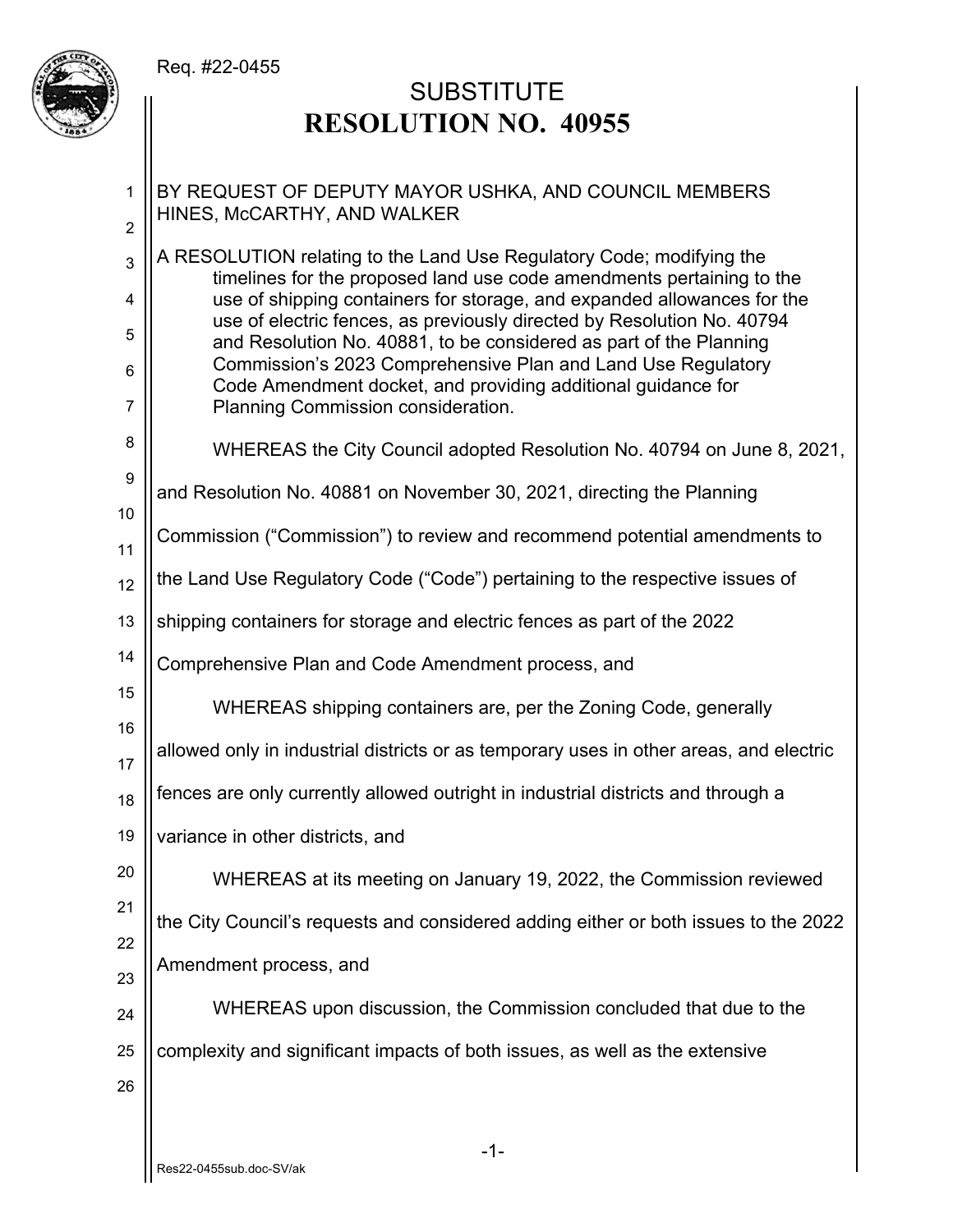

1

2

3

4

5

15

community engagement that would be needed, it would be difficult to incorporate them into the 2022 Amendment process, which was already under way, and

 WHEREAS the Commission felt it more feasible for these issues to be addressed through the 2023 Amendment process, which has begun and is slated for completion in June 2023, and

6 7 8 9 10 11 12 13 14 WHEREAS the Infrastructure, Planning, and Sustainability ("IPS") Committee received a briefing from the Chair and Vice-Chair of the Commission on February 23, 2022, of the Commission's initial assessment of the issues, and, upon deliberation, concurred with the Commission's suggestions that the issues relating to electric fences and shipping containers be included in the docket for review through the 2023 Amendment process, and that evaluating shipping containers as innovative housing options be considered in coordination with Home in Tacoma Project Phase II, and

16 17 18 19 20 21 22 23 WHEREAS the IPS Committee provided additional clarifications and suggestions concerning the scope of work for shipping containers: (1) the Commission should focus more on issues relating to using shipping containers as innovative housing solutions, and also shipping containers for storage and other uses specifically in commercial districts, and (2) the Commission's review of development standards should ensure that shipping containers for residential use provide value-added accommodations and are safe to live in, and

24 25 26 WHEREAS the IPS Committee also provided additional clarification and suggestions concerning electric fences: (1) businesses have raised concerns of increased theft and safety issues that have added severe expenses, hence the

-2-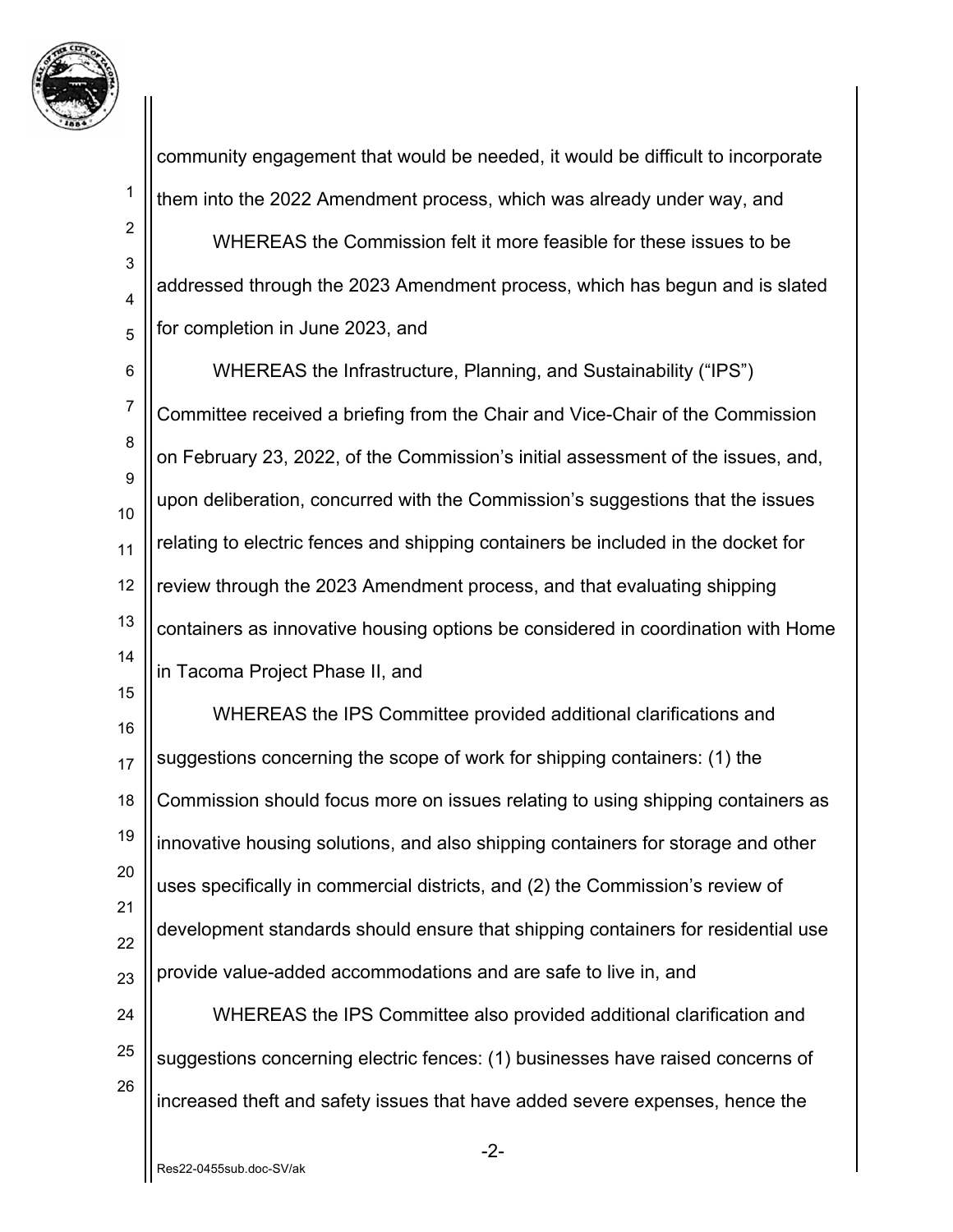

1 2 3 4 5 6 7 8 9 10 sense of urgency in the community for the regulatory review of this issue, (2) there are great concerns about equity, health, and safety regarding expansion of electric fences into areas outside the industrial zones that must be properly addressed, and (3) the Commission's review should include, but not be limited to, compatibility of the design and installation of electric fences with the surrounding environment, costs to businesses of permitting and installation of electric fences, site-by-site decisions or district-wide permissions, the applicability of conditional use permits, and the applicability of areas where commercial uses are present or allowed, and

11 12 13 14 15 16 17 18 19 20 21 WHEREAS the Long-Range Planning Work Program is developed in concert with the Planning Commission and City Council, through the Infrastructure, Planning, and Sustainability Committee, based on project prioritization, public input and available resources, and while the next annual work program update is scheduled to occur in August 2022 the Committee has expressed an interest in also receiving a semi-annual work program update each year in the spring, and reviewing the capacity and process of review such that requests might be considered on a more timely basis in quickly changing environments, and

22 23 24 25 WHEREAS the IPS Committee's recommendations concerning the Commission's scopes for review and timelines for the shipping container and electric fence issues require a resolution to amend Resolution No. 40794 and Resolution No. 40881; Now, Therefore,

26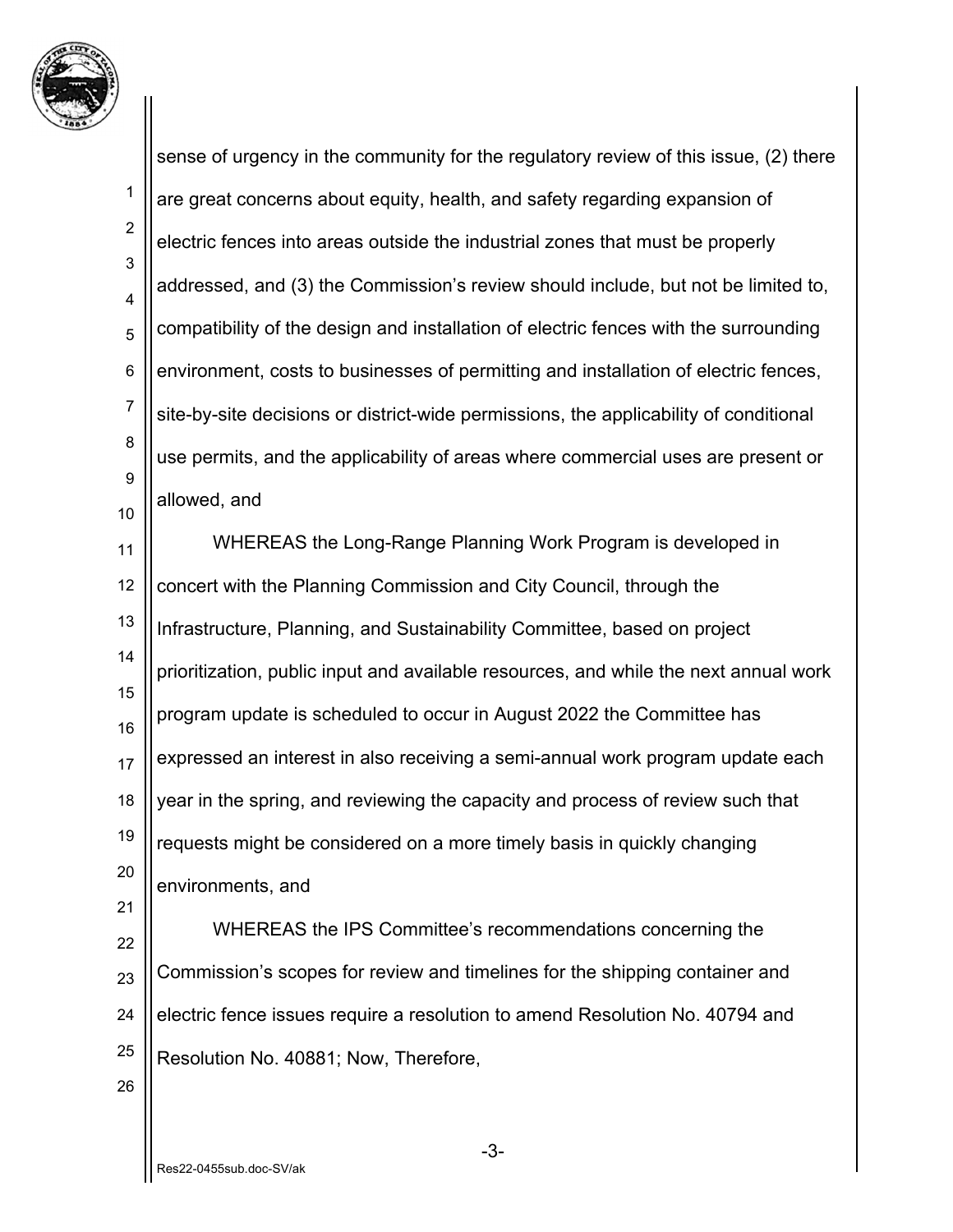

| 1                            | BE IT RESOLVED BY THE COUNCIL OF THE CITY OF TACOMA:                            |
|------------------------------|---------------------------------------------------------------------------------|
| $\overline{2}$               | That the proper officers of the City are hereby authorized to modify the        |
| $\mathbf{3}$                 | timelines for the proposed land use code amendments pertaining to the use of    |
| $\overline{\mathbf{4}}$<br>5 | shipping containers for storage and other uses, and expanded allowances for the |
| $6\phantom{1}6$              | use of electric fences, as previously directed by Resolution No. 40794 and      |
| $\overline{7}$               | Resolution No. 40881, to be considered as part of the Planning Commission's     |
| 8                            |                                                                                 |
| 9                            | 2023 Comprehensive Plan and Land Use Regulatory Code Amendment docket,          |
| 10                           | and providing additional guidance for Planning Commission consideration.        |
| 11                           | Adopted _______                                                                 |
| 12                           |                                                                                 |
| 13                           |                                                                                 |
| 14                           | Mayor<br>Attest:                                                                |
| 15                           |                                                                                 |
| 16                           |                                                                                 |
| 17                           | <b>City Clerk</b>                                                               |
| 18                           | Approved as to form:                                                            |
| 19<br>20                     |                                                                                 |
| 21                           | <b>Deputy City Attorney</b>                                                     |
| 22                           |                                                                                 |
| 23                           |                                                                                 |
| 24                           |                                                                                 |
| 25                           |                                                                                 |
| 26                           |                                                                                 |
|                              |                                                                                 |
|                              | $-4-$                                                                           |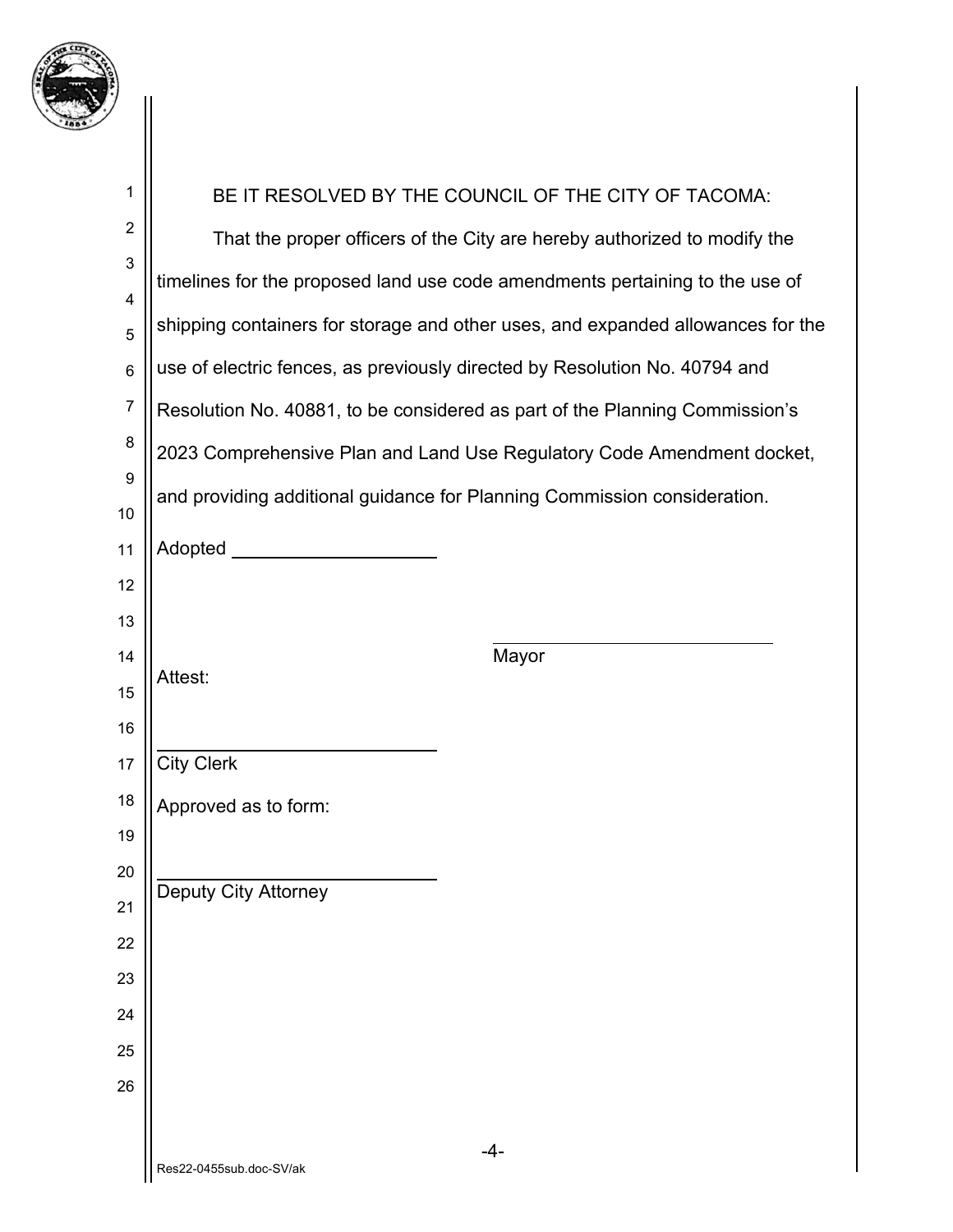## Req. #22-0528



# **RESOLUTION NO. 40968**

| 1<br>$\overline{2}$ | BY REQUEST OF DEPUTY MAYOR USHKA AND COUNCIL MEMBERS DANIELS<br><b>AND HINES</b>                                                         |
|---------------------|------------------------------------------------------------------------------------------------------------------------------------------|
| 3                   | A RESOLUTION relating to committees, boards, and commissions; appointing and<br>reappointing individuals to the Human Rights Commission. |
| 4<br>5              | WHEREAS vacancies exist on the Human Rights Commission, and                                                                              |
| 6                   | WHEREAS, at its meeting of April 28, 2022, the Community Vitality and                                                                    |
| $\overline{7}$      | Safety Committee conducted interviews and recommended the appointment and                                                                |
| 8                   | reappointment of individuals to said commission, and                                                                                     |
| 9                   | WHEREAS, pursuant to City Charter Section 2.4, the persons named on                                                                      |
| 10<br>11            | Exhibit "A" have been nominated to serve on the Human Rights Commission; Now,                                                            |
| 12                  | Therefore,                                                                                                                               |
| 13                  | BE IT RESOLVED BY THE COUNCIL OF THE CITY OF TACOMA:                                                                                     |
| 14                  | That those nominees to the Human Rights Commission, listed on                                                                            |
| 15                  | Exhibit "A," are hereby confirmed and appointed or reappointed as members of                                                             |
| 16<br>17            | such commission for such terms as are set forth on the attached Exhibit "A."                                                             |
| 18<br>19            | Adopted <b>Exercise Service Service Service</b> Service Service Service Service Service Service Service Service Service                  |
| 20                  | Mayor                                                                                                                                    |
| Attest:<br>21       |                                                                                                                                          |
| 22                  |                                                                                                                                          |
| 23<br>24            | <b>City Clerk</b>                                                                                                                        |
| 25                  | Approved as to form:                                                                                                                     |
| 26                  | <b>City Attorney</b>                                                                                                                     |
|                     | $-1-$<br>Res22-0528.doc-WCF/bn                                                                                                           |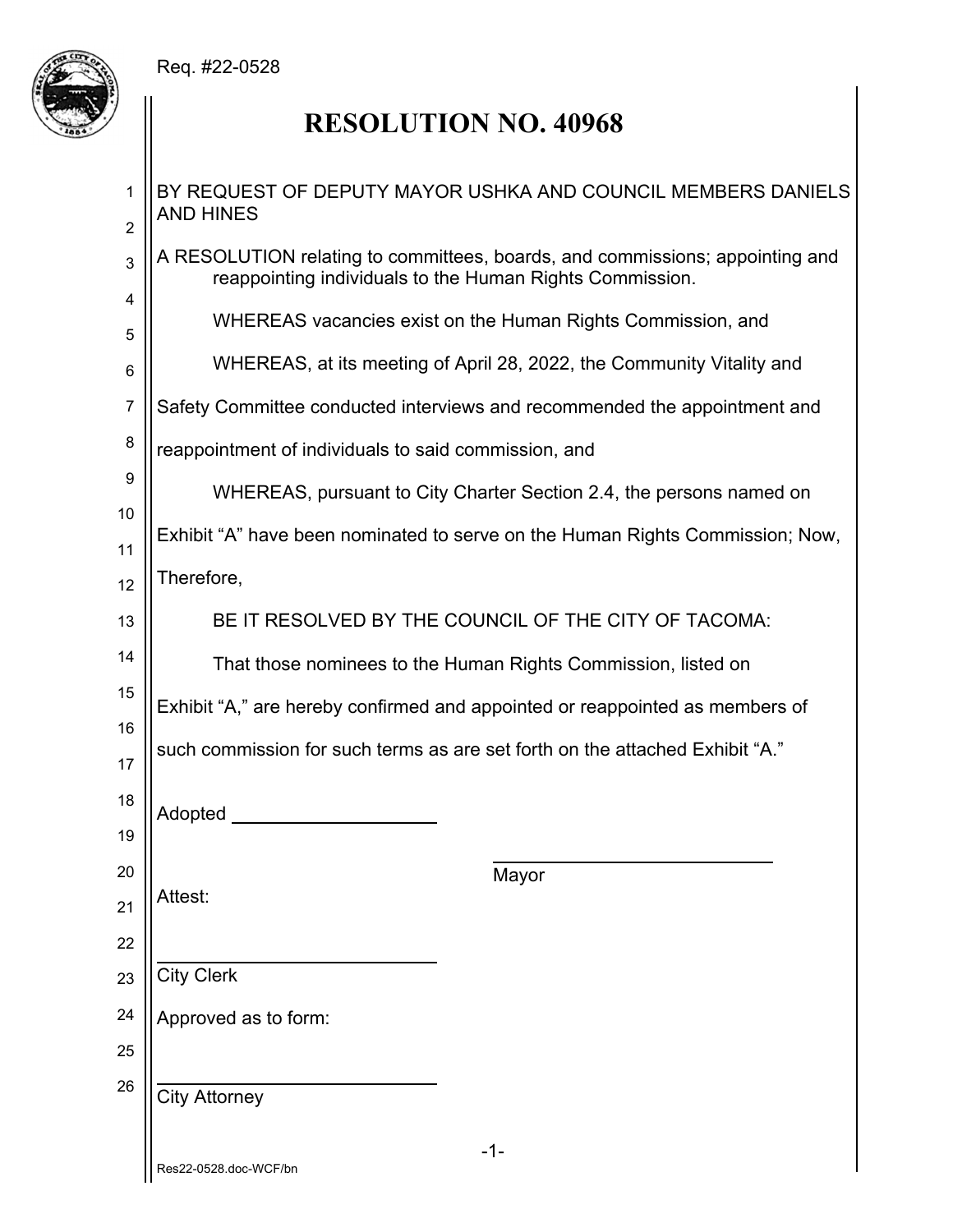

### **EXHIBIT "A"**

## -2- **HUMAN RIGHTS COMMISSION**  Appointing **Robbi Johnston** to fill an unexpired term to expire February 28, 2025. Appointing **Janice Langbehn** to fill an unexpired term to expire February 28, 2025. Appointing **Artyom Yakimovich** to fill an unexpired term to expire February 28, 2025. Reappointing **Amanda Westbrooke** to fill an unexpired term to expire February 28, 2025.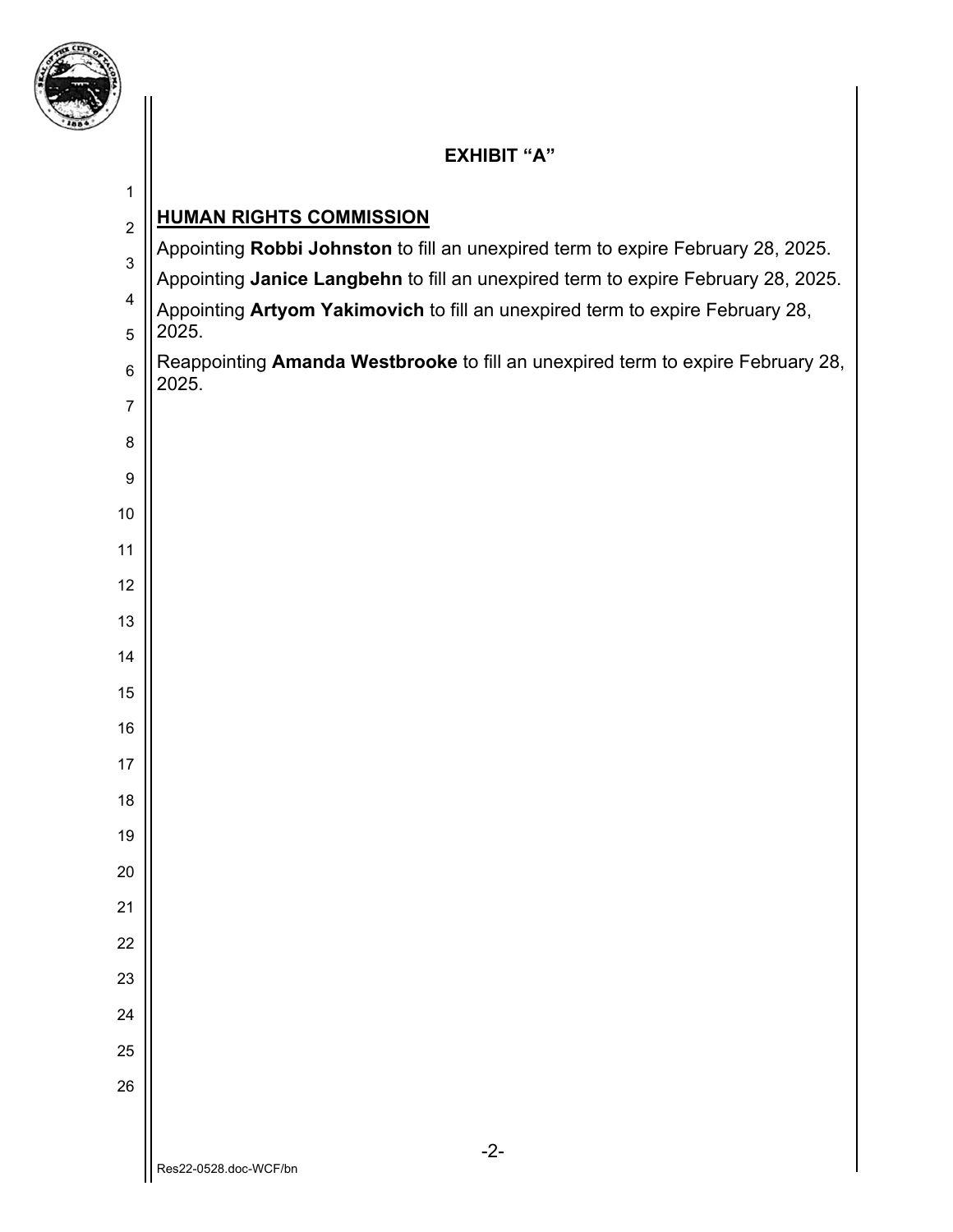### Req. #22-0530



# **RESOLUTION NO. 40969**

| $\mathbf{1}$<br>$\overline{2}$ | BY REQUEST OF DEPUTY MAYOR USHKA AND COUNCIL MEMBERS HINES,<br>McCARTHY, AND WALKER                                                                 |
|--------------------------------|-----------------------------------------------------------------------------------------------------------------------------------------------------|
| 3                              | A RESOLUTION relating to committees, boards, and commissions; appointing<br>individuals to the Sustainable Tacoma Commission and the Transportation |
| Commission.<br>4               |                                                                                                                                                     |
| 5                              | WHEREAS vacancies exist on the Sustainable Tacoma Commission and                                                                                    |
| 6                              | the Transportation Commission, and                                                                                                                  |
| $\overline{7}$<br>8            | WHEREAS, at its meeting of March 9, 2022, the Infrastructure, Planning,                                                                             |
| $9\,$                          | and Sustainability Committee ("IPS Committee") conducted interviews and                                                                             |
| 10                             | recommended Casey McManus to a short list for future vacancies on the                                                                               |
| 11                             | Sustainable Tacoma Commission that may occur, and a Commissioner has                                                                                |
| 12                             | vacated their position as of April 24, 2022, which has created a vacancy, and the                                                                   |
| 13<br>14                       | IPS Committee is recommending the appointment of Casey McManus to said                                                                              |
| 15                             | Commission, and                                                                                                                                     |
| 16                             | WHEREAS, at its meeting of April 27, 2022, the IPS Committee conducted                                                                              |
| 17                             | an interview and recommended the appointment of Matt Stevens to the "At-Large"                                                                      |
| 18                             | No. 1" position on the Transportation Commission to fill an unexpired term to                                                                       |
| 19<br>20                       | expire August 31, 2023, followed by a three-year term to expire August 31, 2026,                                                                    |
| 21                             | and                                                                                                                                                 |
| 22                             | WHEREAS, pursuant to City Charter Section 2.4, the persons named on                                                                                 |
| 23                             | Exhibit "A" have been nominated to serve on the Sustainable Tacoma                                                                                  |
| 24                             | Commission and the Transportation Commission; Now, Therefore,                                                                                       |
| 25                             |                                                                                                                                                     |
| 26                             |                                                                                                                                                     |
|                                |                                                                                                                                                     |
|                                | $-1-$                                                                                                                                               |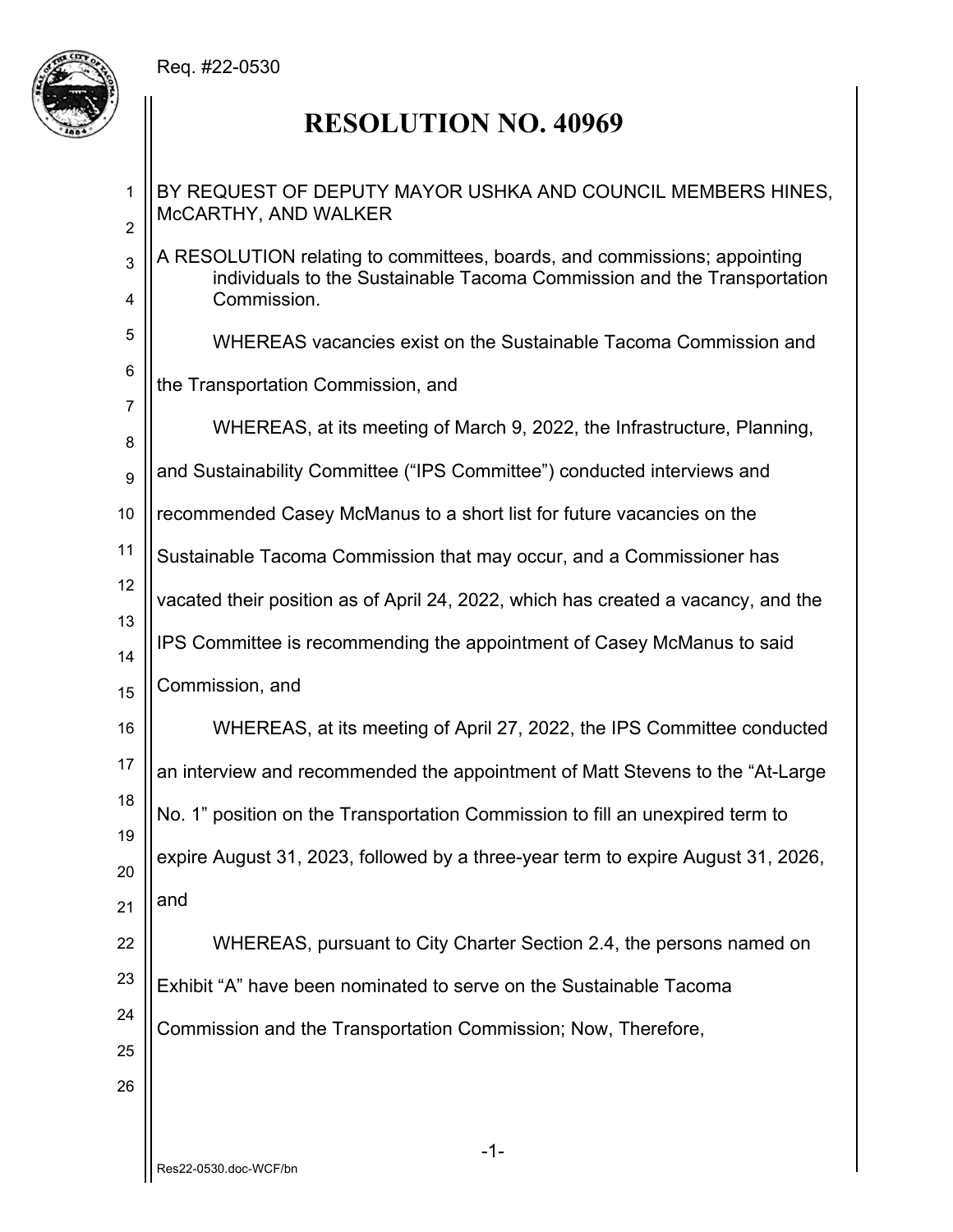

| $\gamma$                               |                                                                             |
|----------------------------------------|-----------------------------------------------------------------------------|
|                                        | BE IT RESOLVED BY THE COUNCIL OF THE CITY OF TACOMA:                        |
| $\mathbf 1$                            | That those nominees to the Sustainable Tacoma Commission and the            |
| $\boldsymbol{2}$                       | Transportation Commission, listed on Exhibit "A," are hereby confirmed and  |
| $\mathsf 3$<br>$\overline{\mathbf{4}}$ | appointed as members of such commissions for such terms as are set forth on |
| 5                                      | the attached Exhibit "A."                                                   |
| $\,6$                                  |                                                                             |
| $\overline{7}$                         | Adopted ________                                                            |
| 8                                      |                                                                             |
| $\boldsymbol{9}$                       | Mayor<br>Attest:                                                            |
| 10                                     |                                                                             |
| 11<br>12                               | <b>City Clerk</b>                                                           |
| 13                                     | Approved as to form:                                                        |
| 14                                     |                                                                             |
| 15                                     | <b>City Attorney</b>                                                        |
| 16                                     |                                                                             |
| 17                                     |                                                                             |
| 18                                     |                                                                             |
| 19<br>20                               |                                                                             |
| 21                                     |                                                                             |
| 22                                     |                                                                             |
| 23                                     |                                                                             |
| 24                                     |                                                                             |
| 25                                     |                                                                             |
| 26                                     |                                                                             |
|                                        | $-2-$                                                                       |
|                                        | Res22-0530.doc-WCF/bn                                                       |